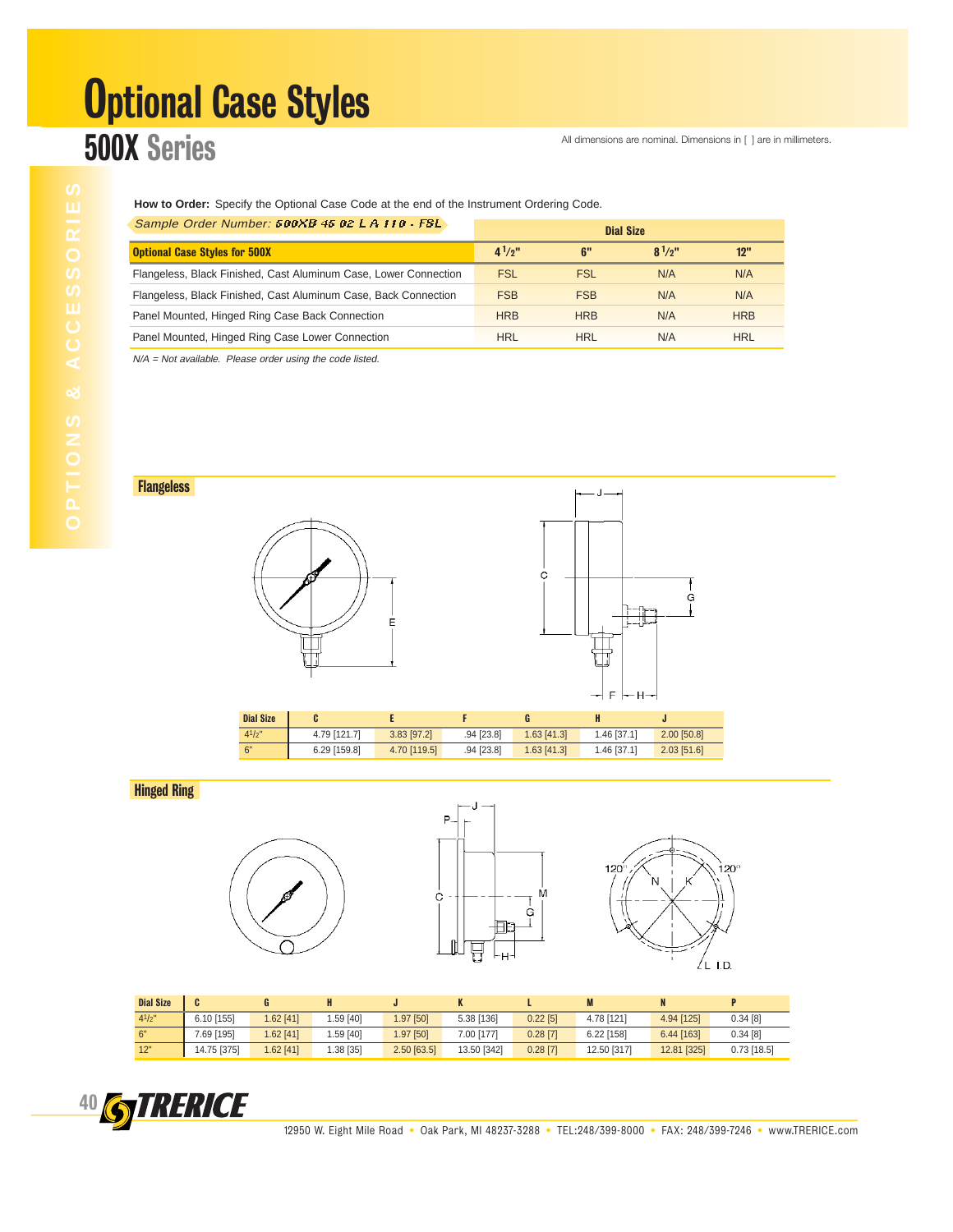### Optional Case Styles All dimensions are nominal. Dimensions in [ ] are in millimeters.

| Kit Only. Not Factory installed.    | Dial Size |          |  |  |  |
|-------------------------------------|-----------|----------|--|--|--|
| <b>Optional Case Style - 600C</b>   | 31/y''    | 41/y''   |  |  |  |
| Surface Mounted Back Flange Kit     | 115-0222  | 198-0016 |  |  |  |
| Please order using the code listed. |           |          |  |  |  |

 $3^{1/2}$ Includes back flange. Use existing screws from gauge.









 $4^{1}/2$ " Includes back flange and replacement screws.



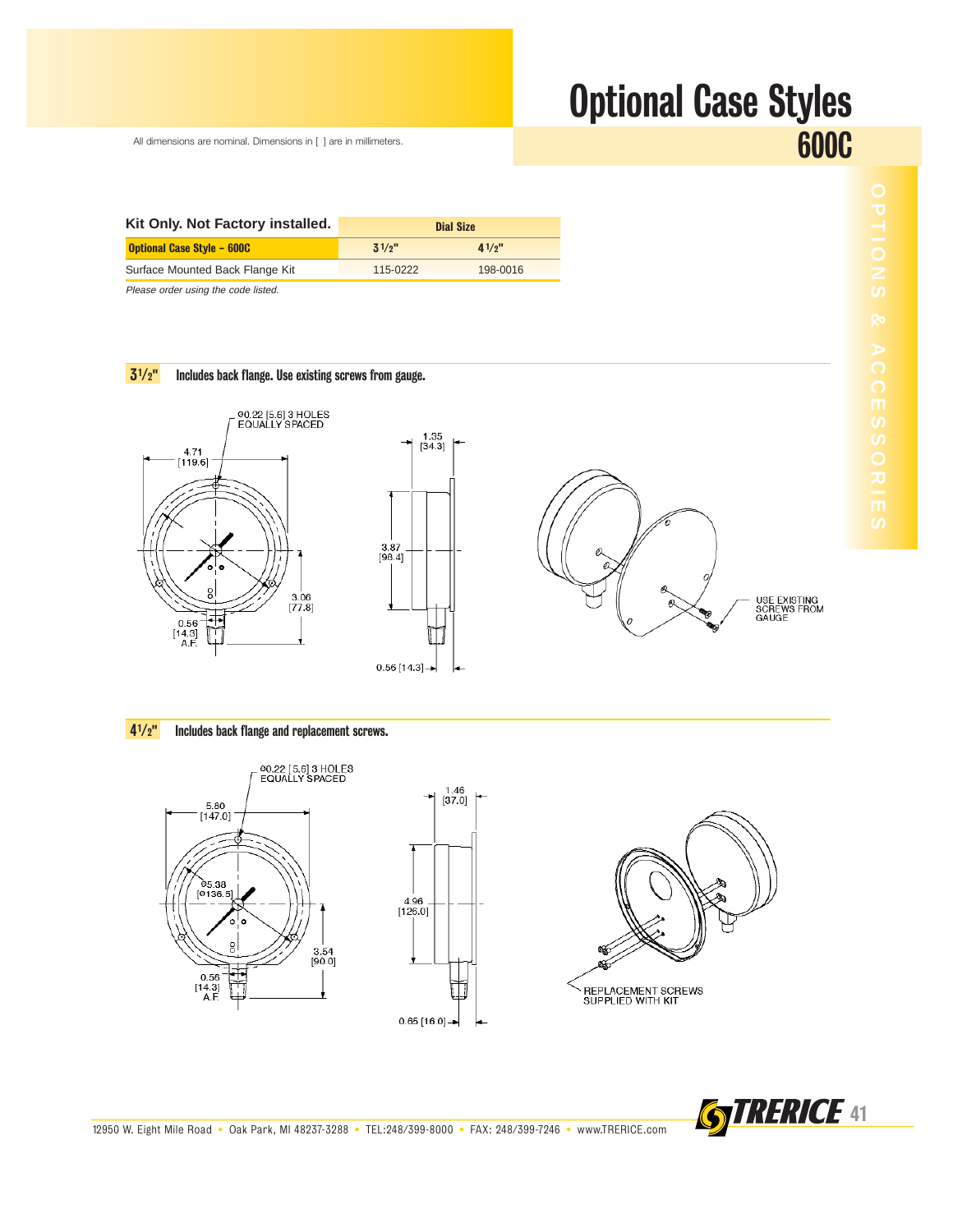### Optional Case Styles 700 Series

#### All dimensions are nominal. Dimensions in [ ] are in millimeters.

**How to Order:** Specify the Optional Case Code at the end of the Instrument Ordering Code.

| Sample Order Number: 700SS 40 04 B D 220 - FMB          | <b>DIAL SIZE</b> |            |            |  |  |
|---------------------------------------------------------|------------------|------------|------------|--|--|
| <b>Case Style - 700 Series</b>                          | 21/p''           | 4"         | 6"         |  |  |
| Surface Mounted Case with Back Flange, Lower Connection | N/A              | <b>SML</b> | <b>SML</b> |  |  |
| Surface Mounted Case with Back Flange, Back Connection  | <b>SMB</b>       | <b>SMB</b> | <b>SMB</b> |  |  |
| Flush Mounted Case with Front Flange, Back Connection   | <b>FMB</b>       | <b>FMB</b> | <b>FMB</b> |  |  |
| Flush Mounted Case with Front Flange, Lower Connection  | N/A              | <b>FML</b> | <b>FML</b> |  |  |
| Panel Mounted Case with U-Clamp, Back Connection        | <b>UCB</b>       | <b>UCB</b> | <b>UCB</b> |  |  |

N/A = Not available. Please order using the code listed.

#### $2\frac{1}{2}$ , 4" & 6" Surface Mount





| <b>Dial Size</b> | <b>Material</b> | A           | C.           | D            |             |               | 6          | H           |            |             | D            |
|------------------|-----------------|-------------|--------------|--------------|-------------|---------------|------------|-------------|------------|-------------|--------------|
| $2^{1/2}$ [63]   | <b>Brass</b>    | $3.35$ [85] | 2.52 [64]    | $0.14$ [3.6] | 2.22 [56.5] | $0.57$ [14.5] | 0[0]       | $0.98$ [25] | .56 [39.5] | $2.95$ [75] | $0.22$ [5.5] |
|                  | SS              | $3.35$ [85] | $2.52$ [64]  | $0.14$ [3.6] | 2.22 [56.5] | $0.57$ [14.5] | 0[0]       | $0.98$ [25] | .56 [39.5] | $2.95$ [75] | $0.22$ [5.5] |
| 4" [100]         | <b>Brass</b>    | 5.20 [132]  | 3.98 [101]   | $0.19$ [5]   | 3.39 [86]   | $0.75$ [19]   | $.04$ [27] | $1.32$ [34] | 2.07 [53]  | 4.57 [116]  | $0.22$ [5.5] |
|                  | SS              | 5.20 [132]  | 3.98 [101]   | $0.19$ [5]   | 3.39 [86]   | $0.75$ [19]   | .36 [35]   | 1.26 [32]   | 2.07 [53]  | 4.57 [116]  | $0.22$ [5.5] |
| $6"$ [150]       | <b>Brass</b>    | 7.72 [196]  | $6.34$ [161] | $0.23$ [6]   | 4.57 [116]  | $0.81$ [21]   | $.04$ [27] | 1.32 [34]   | 2.09 [53]  | 7.01 [178]  | $0.24$ [6]   |
|                  | SS              | 7.72 [196]  | $6.34$ [161] | 0.23 [6]     | 4.57 [116]  | $0.81$ [21]   | $.36$ [35] | 1.26 [32]   | 2.09 [53]  | 7.01 [178]  | $0.24$ [6]   |

E

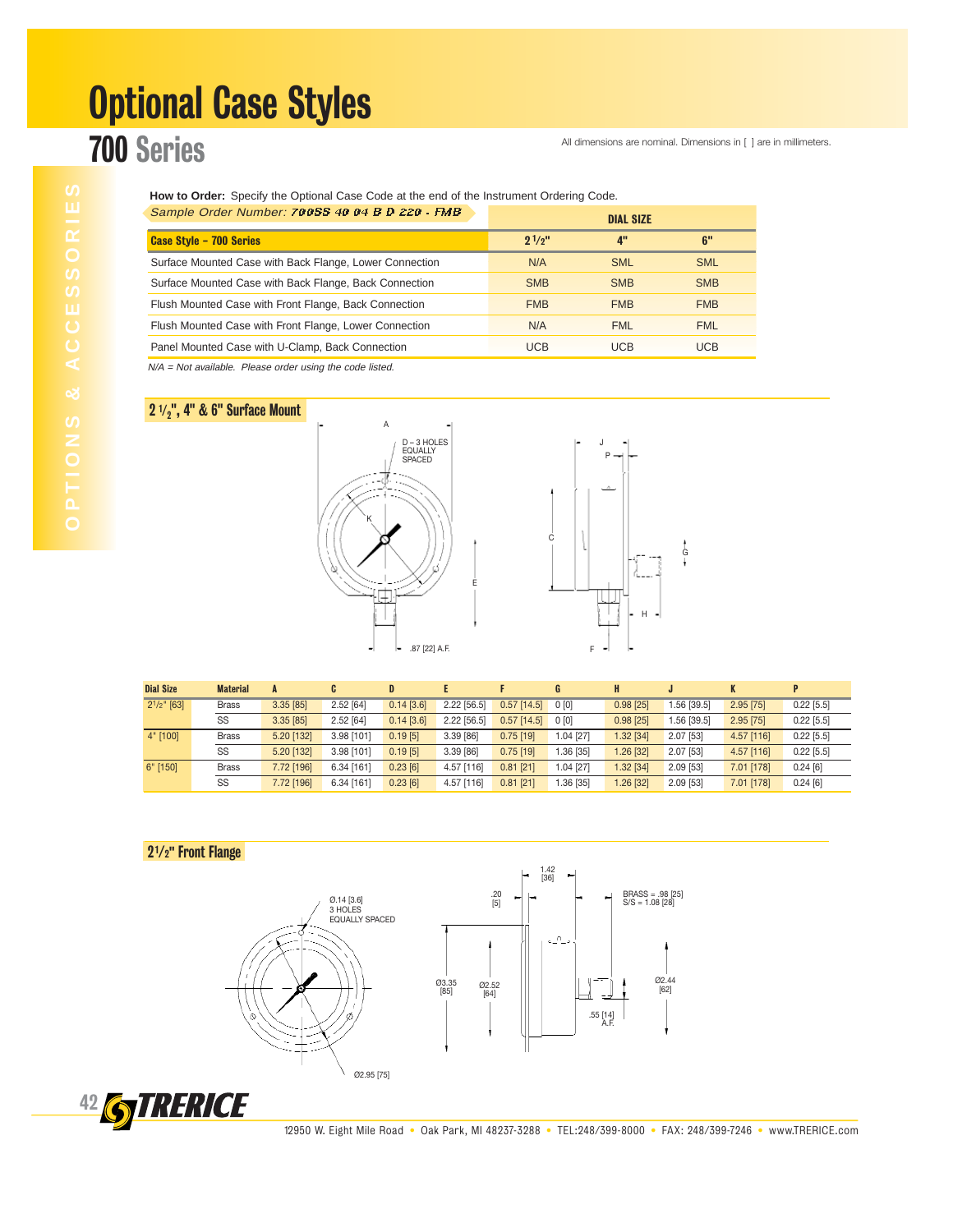# Optional Case Styles

All dimensions are nominal. Dimensions in [ ] are in millimeters.

| 4" & 6" Front Flange |                 |            | $\epsilon = \pm \infty$<br>Κ |          | D WIDE SLOT<br>Α<br>F | $P$ +<br>C<br>.88 [22]<br>A.F. | $\leftarrow$ H $\rightarrow$<br>-∣F ⊨ |           | N<br>PANEL<br>CUTOUT |            |             |          |
|----------------------|-----------------|------------|------------------------------|----------|-----------------------|--------------------------------|---------------------------------------|-----------|----------------------|------------|-------------|----------|
| <b>Dial Size</b>     | <b>Material</b> | A          | C                            | D        | E                     | F                              | G                                     | H         | J                    | K          | $\mathbf N$ | P        |
| 4" [100]             | <b>Brass</b>    | 5.20 [132] | 3.98 [101]                   | 0.19[5]  | 3.39 [86]             | $0.63$ [16]                    | 1.04 [27]                             | 1.44 [37] | 1.93 [49]            | 4.57 [116] | 4.13 [105]  | 0.24 [6] |
|                      | SS              | 5.20 [132] | 3.98 [101]                   | 0.19[5]  | 3.39 [86]             | $0.63$ [16]                    | 1.36 [35]                             | 1.38 [35] | 1.93 [49]            | 4.57 [116] | 4.13 [105]  | 0.24[6]  |
| 6" [150]             | <b>Brass</b>    | 7.72 [196] | 6.34 [161]                   | 0.23 [6] | 4.57 [116]            | $0.69$ [18]                    | 1.04 [27]                             | 1.44 [37] | 1.97 [50]            | 7.01 [178] | 6.50 [165]  | 0.24 [6] |
|                      | SS              |            |                              |          |                       |                                |                                       |           |                      |            |             |          |

21 /2" U-Clamp





4" & 6" U-Clamp





| <b>Dial Size</b> | <b>Material</b> |              |            |           |           |           |            |            |
|------------------|-----------------|--------------|------------|-----------|-----------|-----------|------------|------------|
| 4" [100]         | <b>Brass</b>    | $4.33$ [110] | 3.98 [101] | 1.04 [27] | 1.44 [37] | 1.93 [49] | 4.02 [102] | $0.18$ [5] |
|                  | SS              | $4.33$ [110] | 3.98 [101] | 1.36 [35] | 1.38 [35] | 1.93 [49] | 4.02 [102] | $0.18$ [5] |
| $6"$ [150]       | <b>Brass</b>    | 6.69 [170]   | 6.34 [161] | 1.04 [27] | 1.44 [37] | 1.97 [50] | 6.39 [162] | $0.24$ [6] |
|                  | SS              | 6.69 [170]   | 6.34 [161] | 1.36 [35] | 1.38 [35] | 1.97 [50] | 6.39 [162] | $0.24$ [6] |



12950 W. Eight Mile Road • Oak Park, MI 48237-3288 • TEL:248/399-8000 • FAX: 248/399-7246 • www.TRERICE.com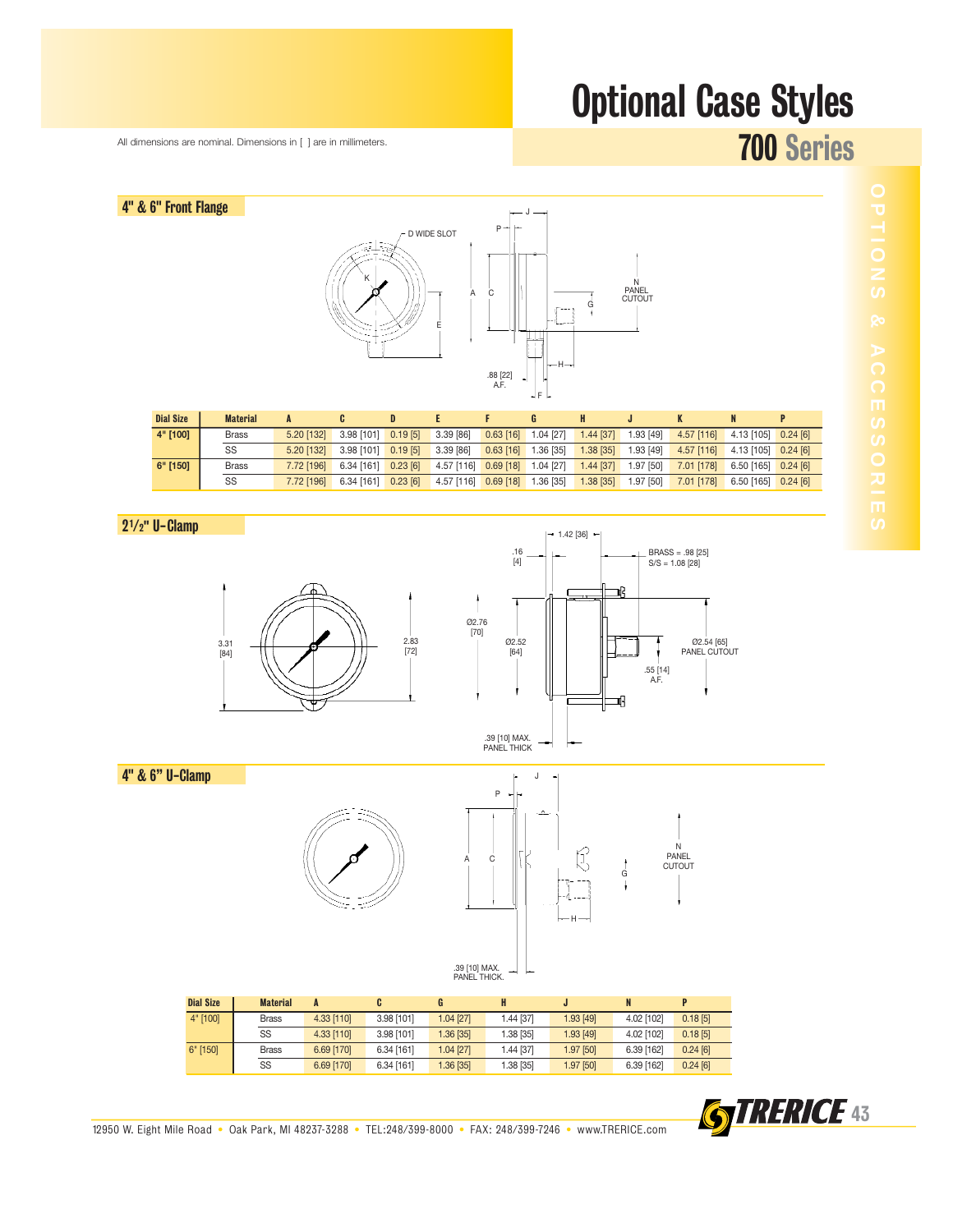#### Optional Case Styles T60B & 766SS All dimensions are nominal. Dimensions in [ ] are in millimeters.

**How to Order:** Specify the Optional Case Code at the end of the Instrument Ordering Code.

| Sample Order Number: 766SS 60 02 L M 660 - SML          | <b>760B</b> | 760B       | <b>766SS</b> | <b>766SS</b> |
|---------------------------------------------------------|-------------|------------|--------------|--------------|
| <b>Optional Case Styles for 760B &amp; 766SS</b>        | $2^{1/9}$   | 4"         | 4"           | 6"           |
| Surface Mounted Case with Back Flange, Lower Connection | N/A         | N/A        | <b>SML</b>   | <b>SML</b>   |
| Surface Mounted Case with Back Flange, Back Connection  | N/A         | N/A        | <b>SMB</b>   | <b>SMB</b>   |
| Flush Mounted Case with Front Flange, Back Connection   | <b>FMB</b>  | <b>FMB</b> | <b>FMB</b>   | <b>FMB</b>   |
| Flush Mounted Case with Front Flange, Lower Connection  | N/A         | N/A        | <b>FML</b>   | <b>FML</b>   |
| Panel Mounted Case with U-Clamp, Back Connection        | $UCB*$      | N/A        | <b>UCB</b>   | <b>UCB</b>   |

N/A = Not available. Please order using the code listed. *\*Supplied with stainless steel case.*





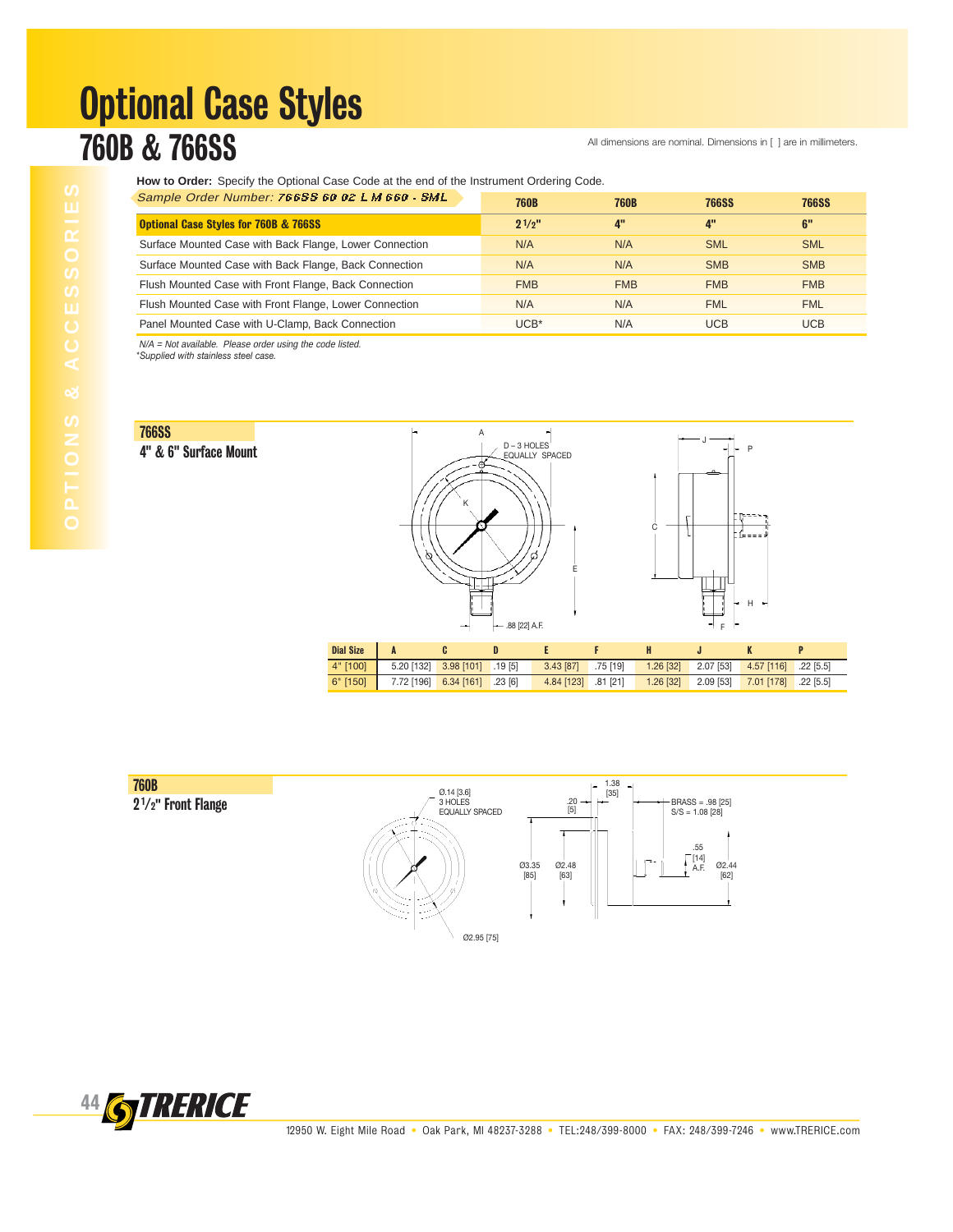### Optional Case Styles 760B & 766SS

All dimensions are nominal. Dimensions in [ ] are in millimeters.











| <b>Dial Size</b> | <b>Material</b> |              |            |           |           |              |            |
|------------------|-----------------|--------------|------------|-----------|-----------|--------------|------------|
| 4" [100]         | <b>Brass</b>    | $4.33$ [110] | 3.98 [101] | 1.44 [37] | 1.93 [49] | 4.02 [102]   | 0.18[5]    |
|                  | SS              | 4.33 [110]   | 3.98 [101] | 1.38 [35] | 1.93 [49] | $4.02$ [102] | 0.18[5]    |
| $6"$ [150]       | <b>Brass</b>    | 6.69 [170]   | 6.34 [161] | 1.44 [37] | 1.97 [50] | 6.39 [162]   | $0.24$ [6] |
|                  | SS              | 6.69 [170]   | 6.34 [161] | 1.38 [35] | 1.97 [50] | 6.39 [162]   | $0.24$ [6] |

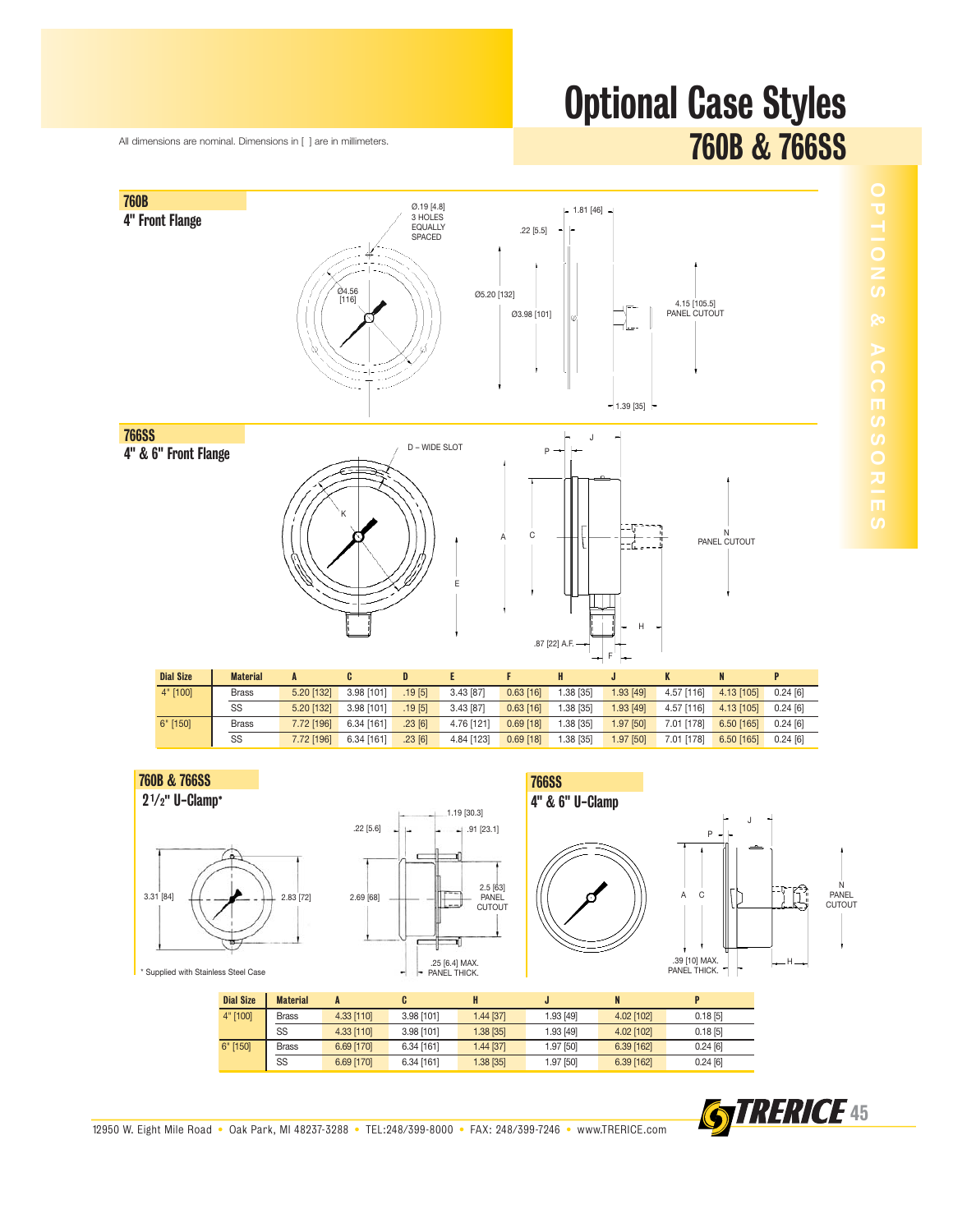#### Optional Case Styles D80 Series

All dimensions are nominal. Dimensions in [ ] are in millimeters.

**How to Order:** Specify the Optional Case Code at the end of the Instrument Ordering Code. Sample Order Number: D82LFB 25 02 L A 160 - SML

| Sample Order Number. Doctrib co oc L A Tou SMIL        | <b>Dial Size</b> |            |            |  |  |
|--------------------------------------------------------|------------------|------------|------------|--|--|
| <b>Case Style - D80 Series</b>                         | 2"               | 21/p''     | 4"         |  |  |
| Surface Mounted, Back Flange Case for Lower Connection | N/A              | <b>SML</b> | <b>SML</b> |  |  |
| * Panel Mounted, Front Flange Kit for Back Connection  | 198-0028         | 198-0025   | 198-0027   |  |  |
| * Panel Mounted, Front Ring Kit for Back Connection    | N/A              | 198-0024   | N/A        |  |  |
| * Panel Mounted, U-Clamp Kit for Back Connection       | 198-0031         | 198-0026   | 198-0029   |  |  |

**\* Kit Only. Not Factory installed.**



| <b>Dial Size</b>          |            |              |            |                  |             |               |             |             |
|---------------------------|------------|--------------|------------|------------------|-------------|---------------|-------------|-------------|
| $2^{1}/2$ "               | 3.35 [85]  | $.43$ [36.3] | 2.68 [68]  | $0.14$ [ $3.6$ ] | 2.23 [56.6] | $0.52$ [13.2] | 1.38 [35.1] | $2.95$ [75] |
| $\mathbf{A}^{\mathbf{u}}$ | 5.20 [132] | 2.19 [55.6]  | 4.18 [106] | $0.19$ [4.8]     | 3.07 [78]   | $0.62$ [15.7] | 1.47 [37.3] | 4.57 [116]  |

#### 2", 2 <sup>1</sup> /2" & 4" Front Flange







| <b>Dial Size</b> |             |              |             |             |             |             |
|------------------|-------------|--------------|-------------|-------------|-------------|-------------|
| 2"               | $3.03$ [77] | $2.09$ [53]  | $0.99$ [25] | $0.94$ [24] | $2.65$ [65] | $0.32$ [8]  |
| $2^{1}/2$ "      | $3.35$ [85] | $2.67$ [68]  | $0.99$ [25] | $0.82$ [21] | $2.95$ [75] | $0.32$ [8]  |
| 4"               | 5.20 [132]  | $4.17$ [106] | $0.99$ [25] | $0.91$ [23] | 4.56 [116]  | $0.42$ [10] |

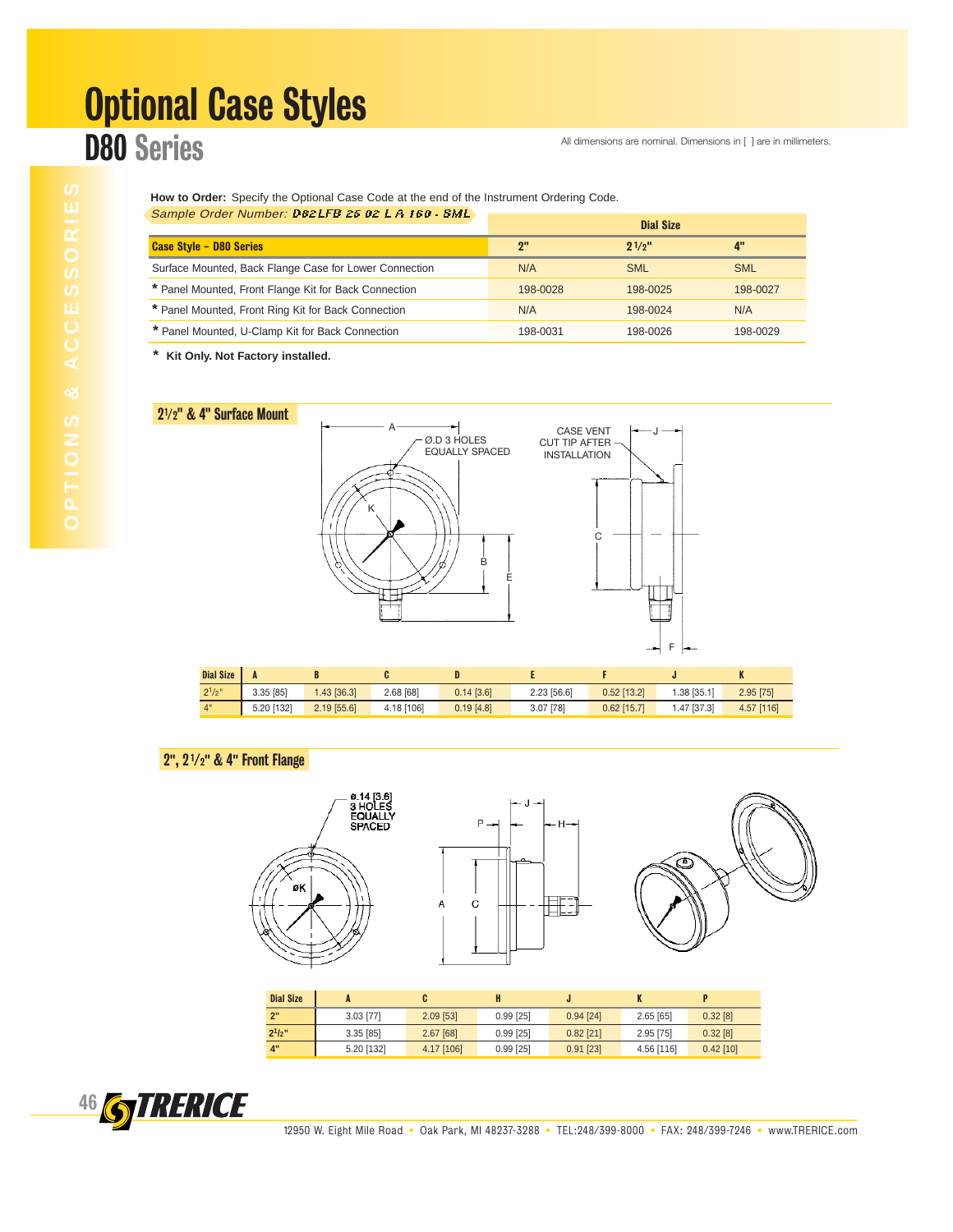# Optional Case Styles

D80 Series

All dimensions are nominal. Dimensions in [ ] are in millimeters.

2 1 /2" Front Ring







2", 2 <sup>1</sup> /2" & 4" U-Clamp



| <b>Dial Size</b> |            |            |             |               |             |            |            |
|------------------|------------|------------|-------------|---------------|-------------|------------|------------|
| 2"               | 2.09 [53]  | $.99$ [25] | 1.10 [28]   | 1.91 [48.5]   | $.18$ [4.5] | 2.28 [58]  | 2.76 [70]  |
| $2^{1}/2$        | 2.68 [68]  | $.99$ [25] | 1.20 [30.5] | 2.44 [62]     | .28[7]      | 2.83 [72]  | 3.31 [84]  |
| 4"               | 4.17 [106] | $.99$ [25] | 1.32 [33.5] | $3.88$ [98.6] | $.28$ [7]   | 4.33 [110] | 4.80 [122] |

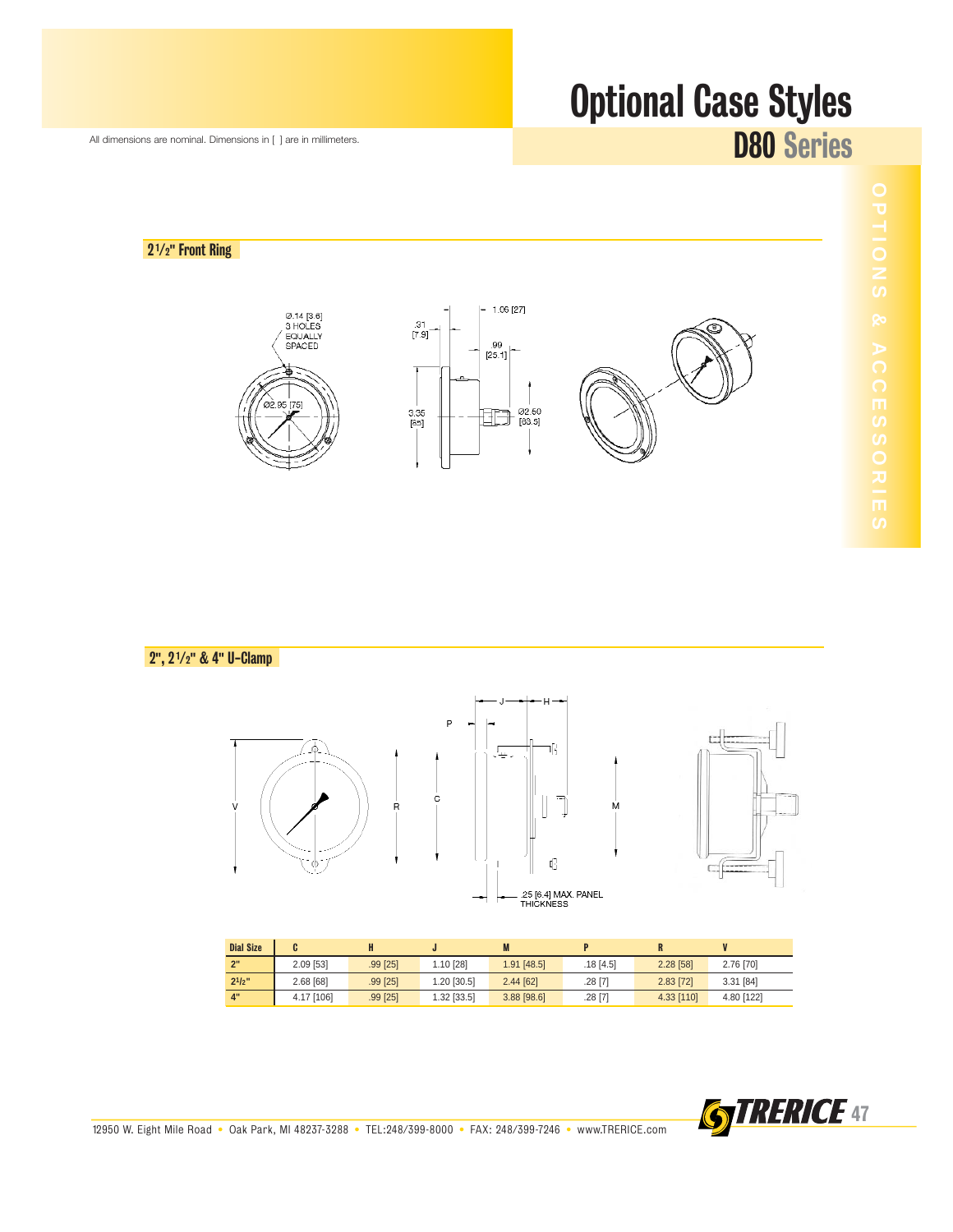#### Optional Case Styles 800 Series

**How to Order:** Specify the Optional Case Code at the end of the Instrument Ordering Code. Sample Order Number: 800B 15 01 B D 140 UCB

|                                                       |            | <b>Dial Size</b> |              |            |            |  |
|-------------------------------------------------------|------------|------------------|--------------|------------|------------|--|
| <b>Case Styles - 800 Series</b>                       |            | $1^{1/9}$        | $\mathbf{Q}$ | $9^{1/9}$  | 4"         |  |
| Panel Mounted Case with Front Flange, Back Connection |            | <b>FMB</b>       | <b>FMB</b>   | <b>FMB</b> | <b>FMB</b> |  |
| Panel Mounted Case with U-Clamp, Back Connection      | <b>UCB</b> | <b>UCB</b>       | UCB          | N/A        |            |  |
|                                                       |            |                  |              |            |            |  |

Please order using the code listed.





| <b>Dial Size</b> |            |               |             |             |             |                |
|------------------|------------|---------------|-------------|-------------|-------------|----------------|
| $1^{1}/2$ "      | 2.40 [61]  | $0.73$ [18.5] | $0.98$ [25] | 1.97 [50]   | $.14$ [3.5] | $1.61$ [41]    |
| 2 <sup>n</sup>   | 2.80 [71]  | $0.83$ [21]   | 1.02 [26]   | 2.36 [60]   | $.14$ [3.5] | 1.97 [50]      |
| $2^{1}/2$ "      | 3.35 [85]  | $0.83$ [21]   | 1.06 [27]   | $2.95$ [75] | $.14$ [3.5] | $2.52$ [64]    |
| 4 <sup>0</sup>   | 5.20 [132] | $0.98$ [25]   | 1.26 [32]   | 4.57 [116]  | $.19$ [4.8] | $3.96$ [100.5] |

#### 11 /2", 2", 2 <sup>1</sup> /2" U-Clamp





| <b>Dial Size</b> |           |             |             |             |              |             |           |
|------------------|-----------|-------------|-------------|-------------|--------------|-------------|-----------|
| $1^{1}/2$ "      | 1.73 [44] | 1.08 [27.5] | 1.12 [28.5] | 1.57 [40]   | $0.24$ [6]   | 1.97 [50]   | 2.44 [62] |
| 2 <sup>II</sup>  | 2.13 [54] | 1.02 [26]   | 1.18 [30]   | 1.97 [50]   | $0.22$ [5.5] | 2.28 [58]   | 2.76 [70] |
| $2^{1}/2$ "      | 2.68 [68] | 1.02 [26]   | 1.18 [30]   | $2.48$ [63] | $0.22$ [5.5] | $2.83$ [72] | 3.31 [84] |

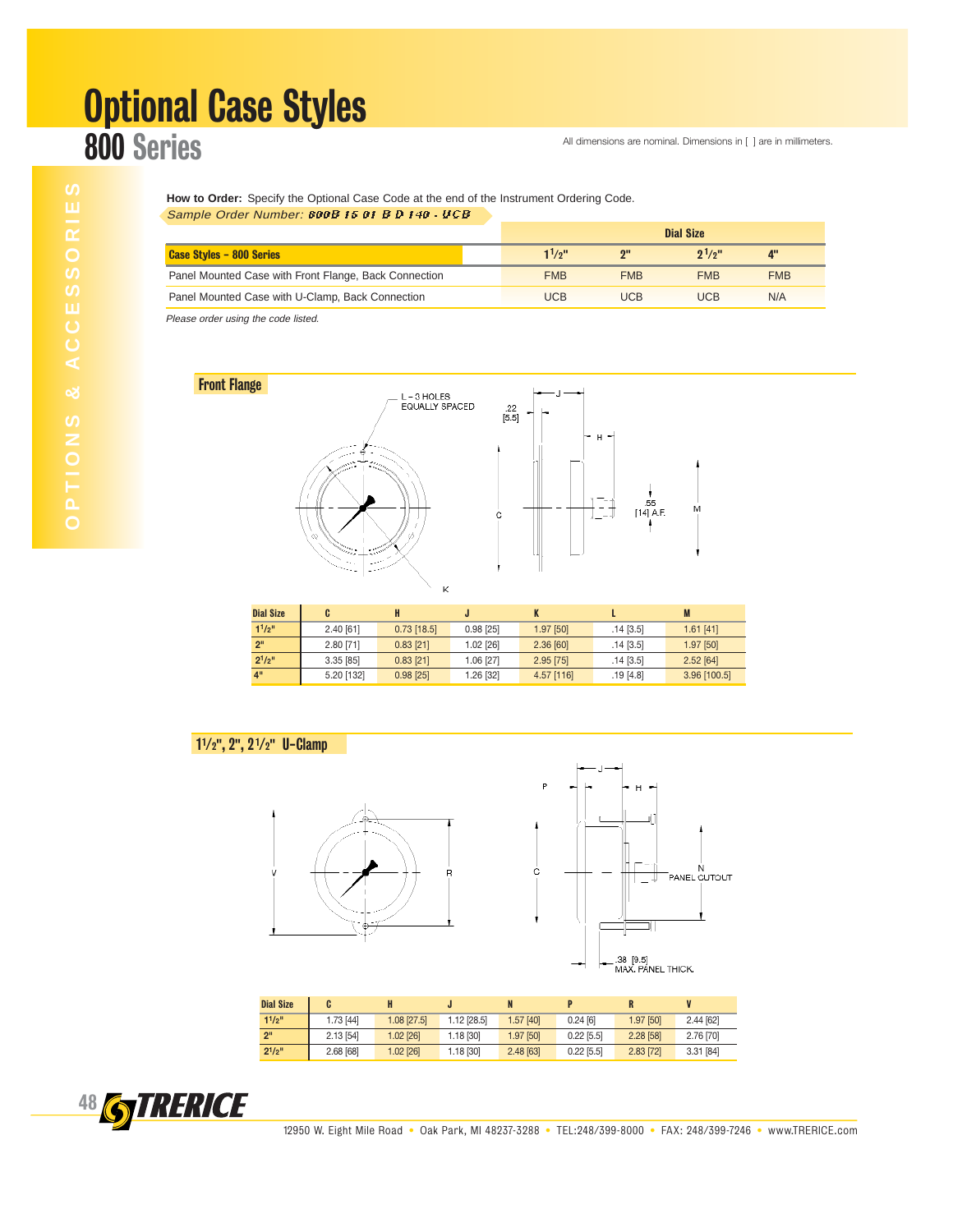#### Optional Case Styles 800LF Series

All dimensions are nominal. Dimensions in [ ] are in millimeters.

**How to Order:** Specify the Optional Case Code at the end of the Instrument Ordering Code. Sample Order Number: 800LFB 35 02 B A 030 - UCB

|                                                         | <b>Dial Size</b> |            |  |
|---------------------------------------------------------|------------------|------------|--|
| <b>Case Styles - 800LF Series</b>                       | 21/p''           | 31/y''     |  |
| * Panel Mounted, Front Flange Kit for Back Connection   | 198-0020         | N/A        |  |
| * Surface Mounted, Back Flange Kit for Lower Connection | 198-0022         | N/A        |  |
| * Panel Mounted, Front Ring Kit for Back Connection     | 198-0021         | N/A        |  |
| * Panel Mounted, U-Clamp Kit for Back Connection        | 198-0026         | N/A        |  |
| Panel Mounted Case with U-Clamp, Back Connection        | N/A              | <b>UCB</b> |  |

**\* Kit Only. Not Factory installed.**

Please order using the code listed.



2 1 /2" Back Flange





12950 W. Eight Mile Road • Oak Park, MI 48237-3288 • TEL:248/399-8000 • FAX: 248/399-7246 • www.TRERICE.com